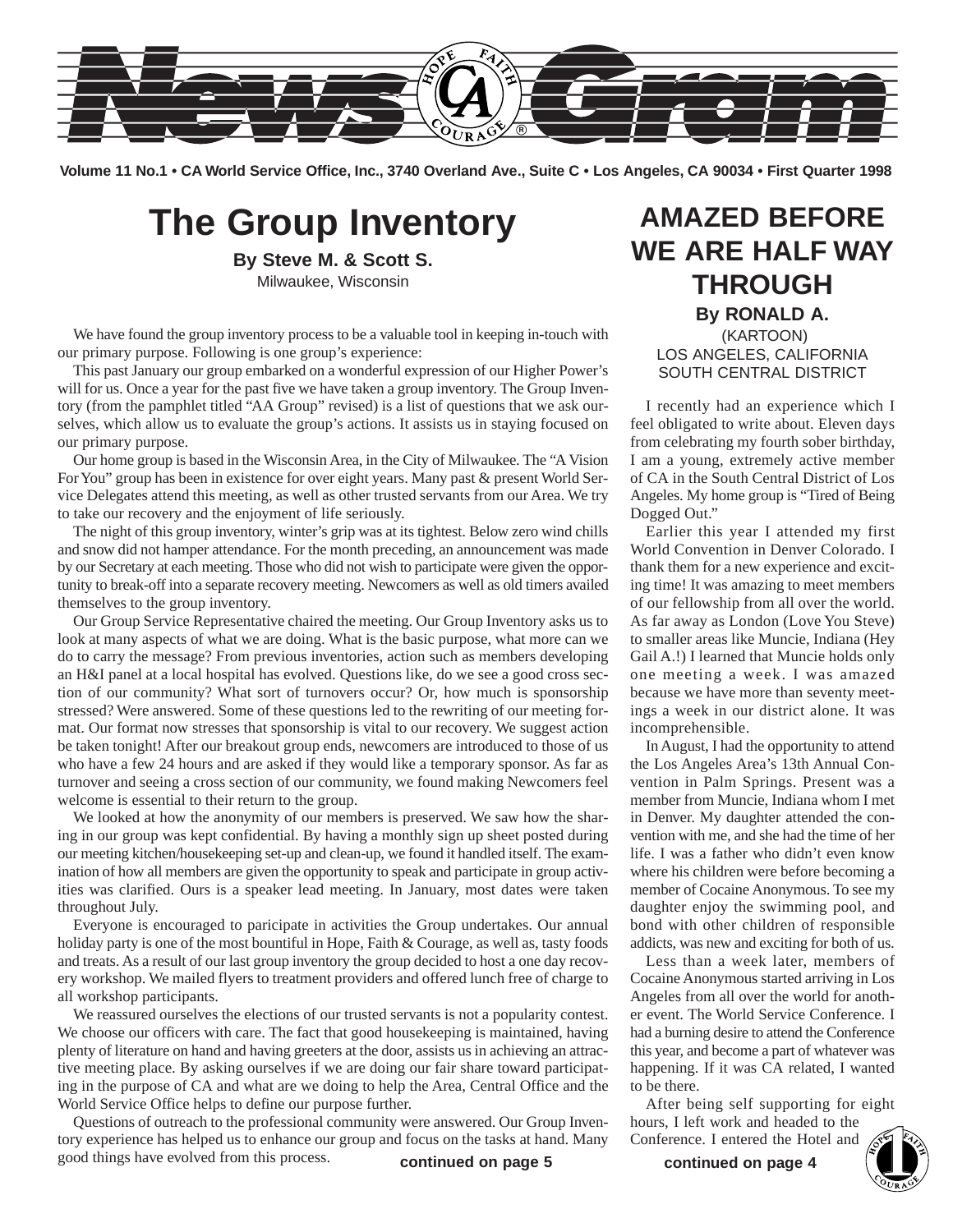#### **CAWS Board of Trustees**

Sharon S., Chairperson/Trustee at Large Silver Spring, MD

> Susan T., WSO Trustee West Hills, CA

Meredith A., World Service Trustee Burbank, CA

Joe S., Pacific South Regional Trustee Orange, CA

Andy W., Pacific North Regional Trustee West Linn, OR

Steve A., Southwest Regional Trustee Tempe, AZ

Scott S., Midwest Regional Trustee West Allis, WI

Charles L., Atlantic North Regional Trustee Philadelphia, PA

Walter J., Atlantic South Regional Trustee Baton Rouge, LA

#### **CAWSO Board of Directors**

Scott S., Chairperson Los Angeles, CA

Jeff S., Vice-Chairperson Los Angeles, CA

> Ed G., Treasurer Los Angeles, CA

Chuck McC., Secretary Los Angeles, CA

> Steve E., Director Culver City, CA

K.D. Zager, WSO Director of Operations Northridge, CA

> Susan T., Director/WSO Trustee West Hills, CA

Meredith A., Director/World Service Trustee Burbank, CA

Joe S., Director/Pacific South Regional Trustee Orange, CA

#### **CAWSO Personnel**

Mary K. Hukill Customer Service & Sales Coordinator

> Susan Litt Administrative Assistant

Geraldine Mitchell Shipping Clerk

K.D. Zager Director of Operations

#### **NewsGram Staff**

K.D. Zager Editor Steve E. Co-Editor/CAWSO Board of Directors

*"NewsGram" is a quarterly publication of the World Service Office of Cocaine Anonymous. It is intended solely for the information of members of the fellowship of Cocaine Anonymous. Any unauthorized publication or duplication is prohibited. Send all mail*

*to: NewsGram, c/o CAWSO, Inc., 3740 Overland Avenue - Suite C, Los Angeles, CA 90034, E-mail: cawso@ca.org, Fax (310) 559-2554* **2** *or call (310) 559-5833.*

## **A Note from the WSO**

Another year has gone by, and our Board of Trustees has once again rotated. I would like to take a moment to thank our three outgoing Trustees for their years of service.

John H. served as Atlantic South Regional Trustee. In addition to his responsibilities within his region, he was dedicated to the fellowship as a whole. His position as Chairperson of the Board of Trustees was a responsibility in itself. Not once in his tenure, did he flinch at the thought of yet another C.A. request. No matter what was going on in his life, he was always available to the fellowship. When you talked with John, you got the distinct impression that he cared, and what you were saying mattered. His enthusiasm and sincerity will be missed.

Chris P., outgoing Trustee at Large has given this fellowship more than it knows. His behind the scenes contributions encompassed all three legacies of our structure. Unity, Service and Recovery. Chris taught me, and others, a great deal on the parts of our program that are not always readily discussed. He spoke openly and candidly about our fellowships issues of unity. He introduced me to the 12 Concepts of Service, and gave me a different perspective on the Traditions. He taught me that Traditions were not "rules", but spiritual guidelines so that we may survive as a fellowship. Chris balance his triangle with the 12 Steps. It was obvious to me he was one that walked the way he talked. And when he didn't, he was the first to admit it. His insight and understanding of our program made me think in a different light. Always challenged. I will always admire and respect his recovery, and his contribution to our fellowship.

Abbot Francis served our fellowship as a non-addict Trustee. What an enormous honor for us to have known such an individual. And, he didn't have to do it for his own recovery. He did it for the altruistic purpose of helping other human beings. His spiritual insight was always refreshing. I never knew Father Francis to be selfish. His motivations were always clean. We, as a fellowship, thank him for participating in our recovery.

On an office note, we have been busier than flies on horseback keeping up with the ever increasing chip and literature orders. Our Customer Service & Sales Administrator, Mary, has been working diligently on the State and Federal Prison systems. In an effort to get the message to individuals that are incarcerated, our books and literature are now made available in most facilities throughout the state of California. She continues to communicate with Federal officials, has had many orders from the Veterans Administration, and continues to work on getting our materials in institutions throughout the United States.

We have hired two new employees. Susan Litt is our new Administrative Assistant. Gerrie Mitchell is our new shipping clerk. Welcome aboard!

Our Web site (http://www.ca.org) continues to grow in the amount of visitors. E-mail has increased. What a great way to communicate. Drop us a line at: cawso@ca.org!

As always, if you need anything from the World Service Office, please do not hesitate to call on us. We are here to serve the Fellowship.

| <b>Where to Write:</b>     |                                |                                |  |  |
|----------------------------|--------------------------------|--------------------------------|--|--|
| CAWS, Inc.                 | CAWSO, Inc.                    | <b>ATTN: NewsGram Editor</b>   |  |  |
| <b>Board of Trustees</b>   | <b>Board of Directors</b>      | $c/o$ CAWSO, Inc.              |  |  |
| P.O. Box 492013            | 3740 Overland Avenue - Suite C | 3740 Overland Avenue - Suite C |  |  |
| Los Angeles, CA 90049-8013 | Los Angeles, CA 90034-6337     | Los Angeles, CA 90034-6337     |  |  |

@@@@@@@@e? @@@@@@@@e?@@h?@@h? @@h? @@h?@@h? @@@@@@@@e?@@@@@@@@?e@@@@@@@@e?@@@@@@@@?e@@@@@@@@e?@@@@@@@@?e@@@@@@@@e?@@@@@@@@?e@@@@@@@@e?@@@@@@@@?e@@@@@@@@e?@@@@@@@@?e@@@@@@@@e?@@@@@@@@?e@@@@@@@@e?@@@@@@@@?e@@@@@@@@e?@@@@@@@@?e@@@@@@@@e?@@@@@@@@?e@@@@@@@@e?@@@@@@@@?e@@@@@@@@e?@@@@@@@@?e@@@@@@@@e?@@@@@@@@?e@@@@@@@@e?@@@@@@@@?e@@@@@@@@e?@@@@@@@@?e@@@@@@@@e?@@@@@@@@?e@@@@@@@@e?@@@@@@@@?e@@@@@@@@e?@@@@@@@@?e@@@@@@@@e?@@@@@@@@?e@@@@@@@@e?@@@@@@@@?e@@@@@@@@e?@@@@@@@@?e@@@@@@@@e?@@@@@@@@?e@@@@@@@@e?@@@@@@@@?e@@@@@@@@e?@@@@@@@@?e@@@@@@@@e?@@@@@@@@?e@@@@@@@@e?@@@@@@@@?e@@@@@@@@e?@@@@@@@@?e@@@@@@@@e?@@@@@@@@?e@@@@@@@@e?@@@@@@@@?e@@@@@@@@e?@@@@@@@@?e@@@@@@@@e?@@@@@@@@?e@@@@@@@@e? @@@@@@@@e?@@@@@@@@?e@@@@@@@@e?@@@@@@@@?e@@@@@@@@e?@@@@@@@@?e@@@@@@@@e?@@@@@@@@?e@@@@@@@@e?@@@@@@@@?e@@@@@@@@e?@@@@@@@@?e@@@@@@@@e?@@@@@@@@?e@@@@@@@@e?@@@@@@@@?e@@@@@@@@e?@@@@@@@@?e@@@@@@@@e?@@@@@@@@?e@@@@@@@@e?@@@@@@@@?e@@@@@@@@e?@@@@@@@@?e@@@@@@@@e?@@@@@@@@?e@@@@@@@@e?@@@@@@@@?e@@@@@@@@e?@@@@@@@@?e@@@@@@@@e?@@@@@@@@?e@@@@@@@@e?@@@@@@@@?e@@@@@@@@e?@@@@@@@@?e@@@@@@@@e?@@@@@@@@?e@@@@@@@@e?@@@@@@@@?e@@@@@@@@e?@@@@@@@@?e@@@@@@@@e?@@@@@@@@?e@@@@@@@@e?@@@@@@@@?e@@@@@@@@e?@@@@@@@@?e@@@@@@@@e?@@@@@@@@?e@@@@@@@@e?@@@@@@@@?e@@@@@@@@e?@@@@@@@@?e@@@@@@@@e?@@@@@@@@?e@@@@@@@@e?@@@@@@@@?e@@@@@@@@e?@@@@@@@@?e@@@@@@@@e?@@@@@@@@?e@@@@@@@@e?@@@@@@@@ @@@@@@@@@@@@@@@@@@@@ *The NewsGram presents experiences and opinions of Cocaine Anonymous members. The opinions expressed herein are those of the individual contributors and are not to be attributed to nor taken as an endorsement by either Cocaine Anonymous or the NewsGram.*

The NewsGram is always looking for submissions! If you have ideas, cartoons, poems, stories or any other recovery or service related material that you would like considered for publication in future issues of the NewsGram, please forward with written permission and your original work to: NewsGram Editor, c/o CAWSO, Inc., 3740 Overland Avenue - Suite C, Los Angeles, CA 90034. Remember, we receive a lot of contributions, so your submission may not be selected, or at least not right away. You may see it in an upcoming issue!

 $\blacksquare$  $\blacksquare$ 

 $\blacksquare$ @@@@ @@@@

@@@@

Name \_\_\_\_\_\_\_\_\_\_\_\_\_\_\_\_\_\_\_\_\_\_\_\_\_\_\_\_\_\_\_\_\_\_ Phone Number ( )\_\_\_\_\_\_\_\_\_\_ Address \_\_\_\_\_\_\_\_\_\_\_\_\_\_\_\_\_\_\_\_\_\_\_\_\_\_\_\_\_\_\_\_\_\_\_\_\_\_\_\_\_\_\_\_\_\_\_\_\_\_\_\_\_\_\_\_\_\_\_\_\_\_

@@g@@g@@g@@g@@g@@g@@@@@@@@ @@@@@@@@

@@@@

 $\blacksquare$  $\blacksquare$  $\blacksquare$  $\blacksquare$  $\blacksquare$  $\blacksquare$  $\blacksquare$  $\blacksquare$ @@@@ @@@@

City \_\_\_\_\_\_\_\_\_\_\_\_\_\_\_\_\_\_\_\_\_\_\_\_\_\_\_\_\_\_\_\_ State\_\_\_\_\_\_\_\_ Zip \_\_\_\_\_\_\_\_\_\_\_\_\_\_ I herby give CAWSO, Inc., and NewsGram express permission to reprint my original work entitled:

\_\_\_\_\_\_\_\_\_\_\_\_\_\_\_\_\_\_\_\_\_\_\_\_\_\_\_\_\_\_\_\_\_\_\_\_\_\_\_\_\_\_\_\_\_\_\_\_\_\_\_\_\_\_\_\_\_\_\_\_\_\_\_\_\_\_\_\_ in any future publication. I understand materials submitted may be edited for publication or may not be used, at the discretion of the Editors. Original work cannot be returned. All future publication rights remain those of author.

?@@ ?@@ ?@@?@@@@@@@@ ?@@@@@@@@ ?@@@@@@@@?e@@@@@@@@e?@@@@@@@@?e@@@@@@@@e?@@@@@@@@?e@@@@@@@@e?@@@@@@@@?e@@@@@@@@e?@@@@@@@@?e@@@@@@@@e?@@@@@@@@?e@@@@@@@@e?@@@@@@@@?e@@@@@@@@e?@@@@@@@@?e@@@@@@@@e?@@@@@@@@?e@@@@@@@@e?@@@@@@@@?e@@@@@@@@e?@@@@@@@@?e@@@@@@@@e?@@@@@@@@?e@@@@@@@@e?@@@@@@@@?e@@@@@@@@e?@@@@@@@@?e@@@@@@@@e?@@@@@@@@?e@@@@@@@@e?@@@@@@@@?e@@@@@@@@e?@@@@@@@@?e@@@@@@@@e?@@@@@@@@?e@@@@@@@@e?@@@@@@@@?e@@@@@@@@e?@@@@@@@@?e@@@@@@@@e?@@@@@@@@?e@@@@@@@@e?@@@@@@@@?e@@@@@@@@e?@@@@@@@@?e@@@@@@@@e?@@@@@@@@?e@@@@@@@@e?@@@@@@@@?e@@@@@@@@e?@@@@@@@@?e@@@@@@@@e?@@@@@@@@?e@@@@@@@@e?@@@@@@@@?e@@@@@@@@e?@@@@@@@@?e@@@@@@@@e?@@@@@@@@?e@@@@@@@@e?@@@@@@@@?e@@@@@@@@e?@@@@@@@@ ?@@@@@@@@?e@@@@@@@@e?@@@@@@@@?e@@@@@@@@e?@@@@@@@@?e@@@@@@@@e?@@@@@@@@?e@@@@@@@@e?@@@@@@@@?e@@@@@@@@e?@@@@@@@@?e@@@@@@@@e?@@@@@@@@?e@@@@@@@@e?@@@@@@@@?e@@@@@@@@e?@@@@@@@@?e@@@@@@@@e?@@@@@@@@?e@@@@@@@@e?@@@@@@@@?e@@@@@@@@e?@@@@@@@@?e@@@@@@@@e?@@@@@@@@?e@@@@@@@@e?@@@@@@@@?e@@@@@@@@e?@@@@@@@@?e@@@@@@@@e?@@@@@@@@?e@@@@@@@@e?@@@@@@@@?e@@@@@@@@e?@@@@@@@@?e@@@@@@@@e?@@@@@@@@?e@@@@@@@@e?@@@@@@@@?e@@@@@@@@e?@@@@@@@@?e@@@@@@@@e?@@@@@@@@?e@@@@@@@@e?@@@@@@@@?e@@@@@@@@e?@@@@@@@@?e@@@@@@@@e?@@@@@@@@?e@@@@@@@@e?@@@@@@@@?e@@@@@@@@e?@@@@@@@@?e@@@@@@@@e?@@@@@@@@?e@@@@@@@@e?@@@@@@@@?e@@@@@@@@e?@@@@@@@@?e@@@@@@@@e?@@@@@@@@?e@@@@@@@@e?@@@@@@@@

Signature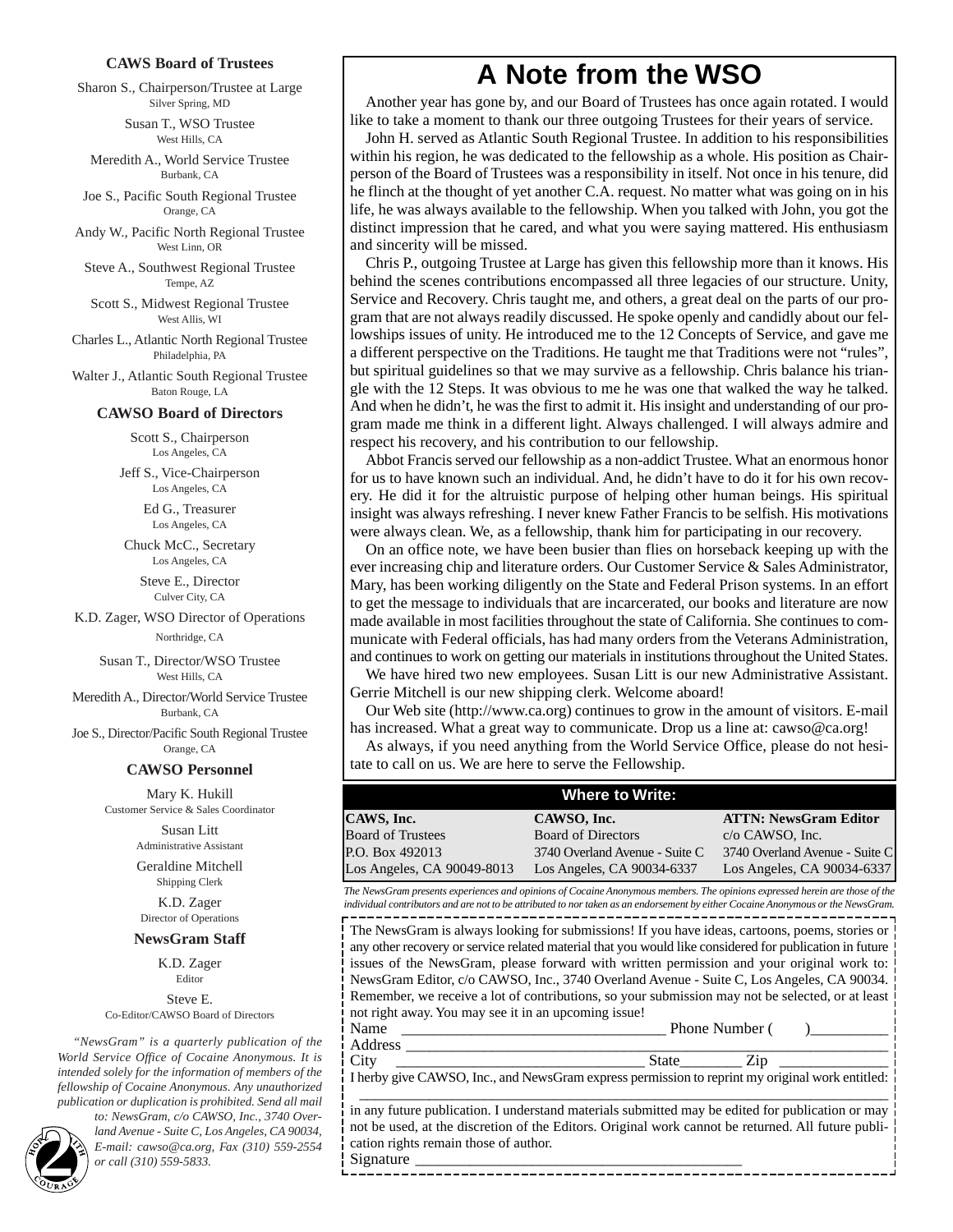## **CALENDAR OF EVENTS**

### **October 24, 25 & 26, 1997**

*"The Courage To Change"* 1997 Midwest Regional Convention Holiday Inn at Old Mill, Omaha, Nebraska For information contact Barb L. (402) 558-9275

## **October 25, 1997**

Toronto Area One Day Convention (starts at 8:30a.m.) Christ Church, Younge and Heath Sts., Toronto, Ontario, Canada For more information call the Toronto CA help line at (416) 927-7858

### **November 14, 15, & 16, 1997**

*Odysse des Jeunes* Montreal/Quebec District 1 First Annual Congress. 4600, Cyrille Delage Street, Auteuil, Laval, Quebec For more information call Nathalie R., 514-622-3117

### **November 14, 15 & 16, 1997**

*We're Here and We're Free* Winnipeg Area Third Annual Cocaine Anonymous Convention Holiday Inn Hotel, 2520 Portage Ave. West, Winnepeg, Manitoba, CANADA (800) 465-4329

For more information contact David H., (204) 775-2037 or Email David at: daveys@mb.sympatico.ca

### **November 29, 1997 6:00pm**

*Cocaine Anonymous 15th Anniversary Celebration* Hosted by the Cocaine Anonymous Los Angeles Area Westin Hotel, 5400 W. Century Boulevard, Los Angeles, CA 90045

For more information contact Sean D. (310) 204-2564

### **February 20, 21 & 22, 1998**

*"The Age of Miracles is Still With Us"*

Oregon/SW Washington Area 8th Annual Convention and Pacific North Regional Assembly

Double Tree Hotel at the Quay, 100 Columbia Street, Vancouver, WA 98660

For more information call Rick H. at (503) 618-0621 or check the convention page at:

http://www.lilwing.com/ca/convention.htm

### **March 5, 6, 7, & 8, 1998**

*A Daily Reprieve* SGPVCA Area 6th Annual Convention Riverside Resort and Casino, 1650 Casino Drive, Laughlin, NV 89029 (800) 227-3849 (Special CA rates apply) For more infomration, contact Charles N., (626) 578-7242 or Ron H. (818) 541-0570

## **March 20, 21 & 22, 1998**

*Indiana Area Cocaine Anonymous hosts the 8th Annual Tri-State Convention*

Best Western Waterfront Plaza Hotel, 2930 Waterfront Parkway West, Indianapolis, Indiana For more information contact: Harrison J. (317) 290-7080, Delores C. (317) 926-9575 or Myra B. (317) 635-5365

### **September 11, 12 & 13, 1998**

*'98 CANOLA Hospitals & Institutions Extravaganza* Best Western Landmark Hotel, 2601 Severn Avenue, Metairie, LA 70002 (800) 277-7575 For more information call: Colin at (504) 341-3578

*If you are having a Regional, Area or District Cocaine Anonymous Event, please let us know! We can list your event in the NewsGram. Submissions should be made in writing, as soon as you know the date and location. Deadline for submission is 30 days prior to the publication of each NewsGram. Publications dates are: February 1, May 1, August 1 and November 1. We will publish up to a year in advance, and continue the listing until the event. Submissions will be published at the discretion of the editor and/or the World Service Office Board of Directors. Submissions should be made to:*

> *ATTN: The NewsGram c/o CAWSO, Inc. 3740 Overland Avenue - Suite C Los Angeles, CA 90034-6337 (310) 559-2554 FAX*

*"I made it into this Program because someone else worked their Twelfth Step on me. Someone passed it on to me. Someone was out there after they got clean and sober, caring about others. I need to never, ever forget that. Had they simply gone on with their lives and forgotten about people like me who were still out there using and suffering, I wouldn't be here today. My gratitude begins with that fact. It is with that gratitude in mind that I reach out to others, especially the newcomers. I need to have them in my life. That is where my spirituality begins."*

An excerpt from *Hope Faith & Courage, "From Candy to Cocaine,"* Page 127 **3**

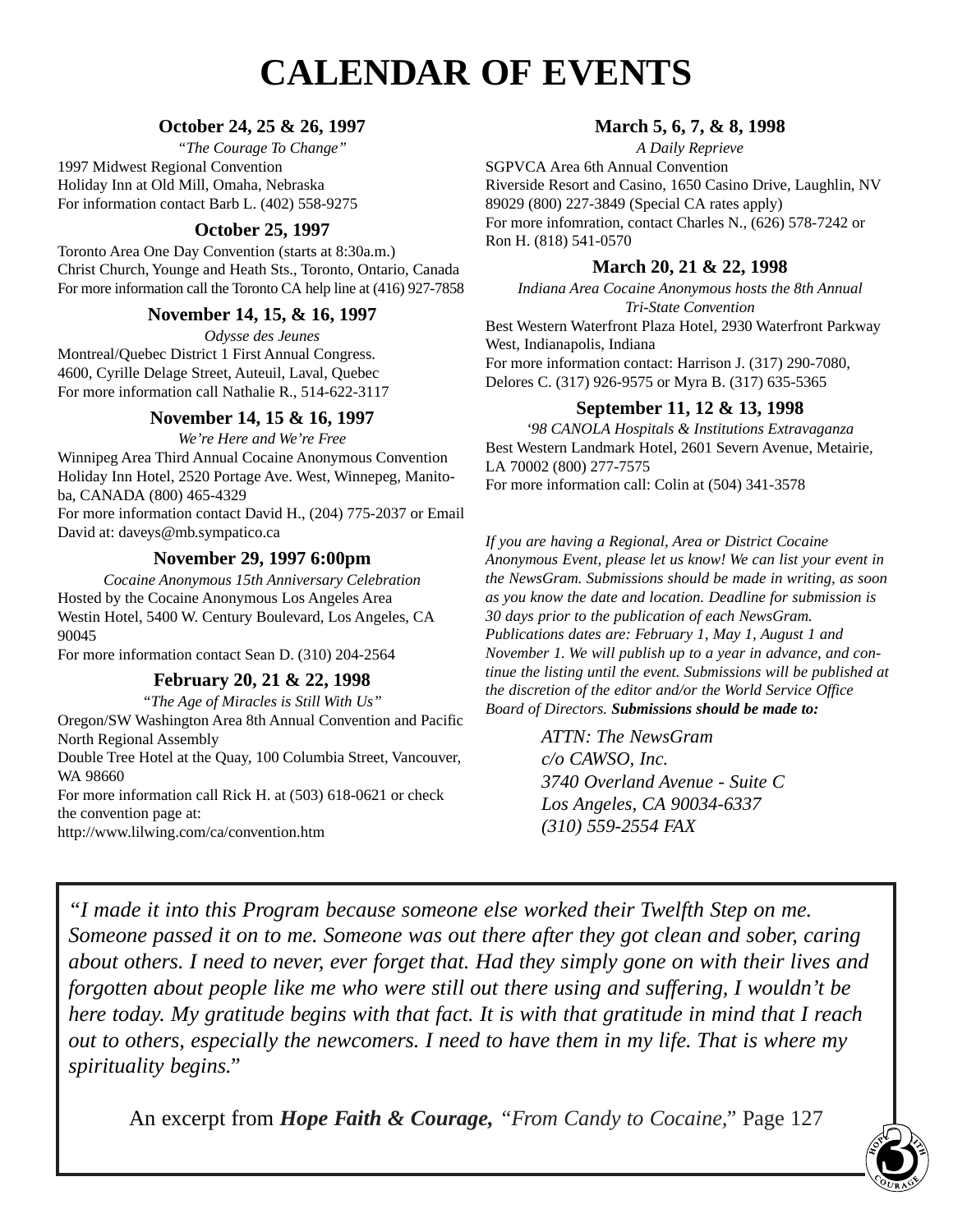## **AMAZED BEFORE WE ARE HALFWAY THROUGH**

**(continued from page 1)**

found my way to the ballroom where the meeting was being held. The Conference was in recess for dinner. As I stood in the doorway observing, I could not believe what I saw. Right before my eyes was another level of CA that I never knew existed. There were multitudes of tables with enormous notebooks, literature which I never heard of, much less read. There were podiums, microphones, overhead projectors and more literature.

My sponsor, a former Delegate from Los Angeles, was there. I immediately started asking him questions. We sat side by side. He opened up a delegate notebook and began to explain. These things were unheard of and foreign to me. I hadn't recalled them being discussed at the meeting level, where I had been of maximum service. Thank you Leon.

Delegates, Trustees, Committee Chairs, WSO Board members and Conference Officers started filtering in. The conference was called to order. To me, the room had all the similarities of a Congress in session. Issues were raised and solved. Order was kept by the Conference Chair. The Parliamentarian and Conference Secretary sat by her side.

I was amazed at the order of this conference. I have sat in meetings with far fewer people, trusted servants, and witnessed all hell break loose over very simple matters. I had an opportunity to witness the process of allowing, or should I say accepting, the State of Alaska into the fellowship of Cocaine Anonymous for the first time. I found out it is more than just getting a starter kit from Central Office or the World Service Office. Their Delegate Kimberly brought the petition to the Conference. Don't give up Kimberly. Alaska is on the map now!

No one appeared to be a Bleeding Deacon as described in the 12 and 12, which I have observed throughout our groups from time to time. I witnessed the voting process. It amazed me. Once a vote was called for, clenched fists immediately went into the air. Some Delegates held up two fingers. I later learned this meant they actually held two votes. The additional vote had been proxied from another Delegate in absence. The entire Fellowship seemed to have been in one room. I noticed the accents change from delegate to delegate. To be a part of CA is one thing, to see CA from this level is entirely different. I spent the remainder of the

week meeting CA members from other states and countries, and learning as much as I could.

I was surprised to learn some things, and disappointed at others. One Delegate said to me: "Yeah, we all know South Central has more meetings than any part of the world, but how many of them actually take care of their ultimate home group, World Services? A group that doesn't send money to their District,Area or World Service Office isn't fully self supporting, regardless of how many functions you have per year." The Delegate explained it so that I now have a different prospective. I am committed to sending a few dollars, even if out of my own pocket. I wouldn't be employed if CA had not been free, and had its doors opened for a hopeless, worthless addict like myself. I don't ever want to forget that I had no friends or anywhere to go.

I joined the Unity Committee as a non-Delegate. I will strive to become a Delegate in the future as I grow toward becoming an elder statesman.

I want to end by saying thanks to all the Delegates who traveled from near and far, you did more than you will ever realize this year. I'll share an experience with you. Saturday night before returning to the conference, I went home to bathe. As I relaxed in the tub, my thoughts were interrupted by the phone ringing. On the other end of the line was a frantic young lady who is new to our fellowship. She was crying out for help as she described her present condition. She told me she was having overwhelming thoughts, and fighting with a very strong temptation to get loaded. I begged her to stay at home as I listened to her innermost cries for help. My Higher Power worked through me, using me as His vessel again. I was able to convince the young lady to hold on. I rushed to her house and picked her up. There was nowhere better for me to take her then, so I took her to the conference. As we sat in the conference room, I attempted to explain to her as much as I knew about what was going on. I was trying to give back what had been freely given to me. She was amazed as I introduced her to the world. I would stop Delegates and introduce them to Tanya. I explained her present dilemma. I pointed out to her the different states and countries on their name tags. Oh yes! The world was at work!

After sitting for a few hours we decided to go to the local marathons hosted by the "U Will Know" Group. My home group was invited, and like always, we showed up in force. I was pleased to take Aaron, a Dele-

gate from Denver. I explained to him Tanya's dilemma. Aaron was able to share his experience, strength and hope with both of us. He helped us make it through another living sober experience. So, to all of you who had the opportunity to come to the Conference, I'd like to thank you all for helping my friend. She is still sober and clean today. Thank you for showing me another level of CA that I am now a part of.

When I heard Father Francis use profanity on the last day, I knew I was at home. I personally thank everyone for your efforts. Without you, the doors of CA would not have been open for me September 13, 1993. There would be no book, chips, formats, literature or any other CA materials. Thanks for being here for me and for being free. One day at a time I truly hope to see you all next year at the World Service Convention and Conference!

*Editors Note: The World Service Conference is an annual event. Delegates and non-Delegates from all over the World meet to discuss the business of Cocaine Anonymous. All CA members are welcome to participate or observe. For more information, contact the World Service Office.*

## **This is the story about four people named Everybody, Somebody, Anybody and Nobody.**

There was an important job to be done and Everybody was sure Somebody would do it. Anybody could have done it, but Nobody did it. Somebody got angry about that because it was Everybody's job. Everybody thought Anybody could do it, but Nobody Realized that Everybody wouldn't do it. It ended up that Everybody blamed Somebody when Nobody did what Anybody could have done.

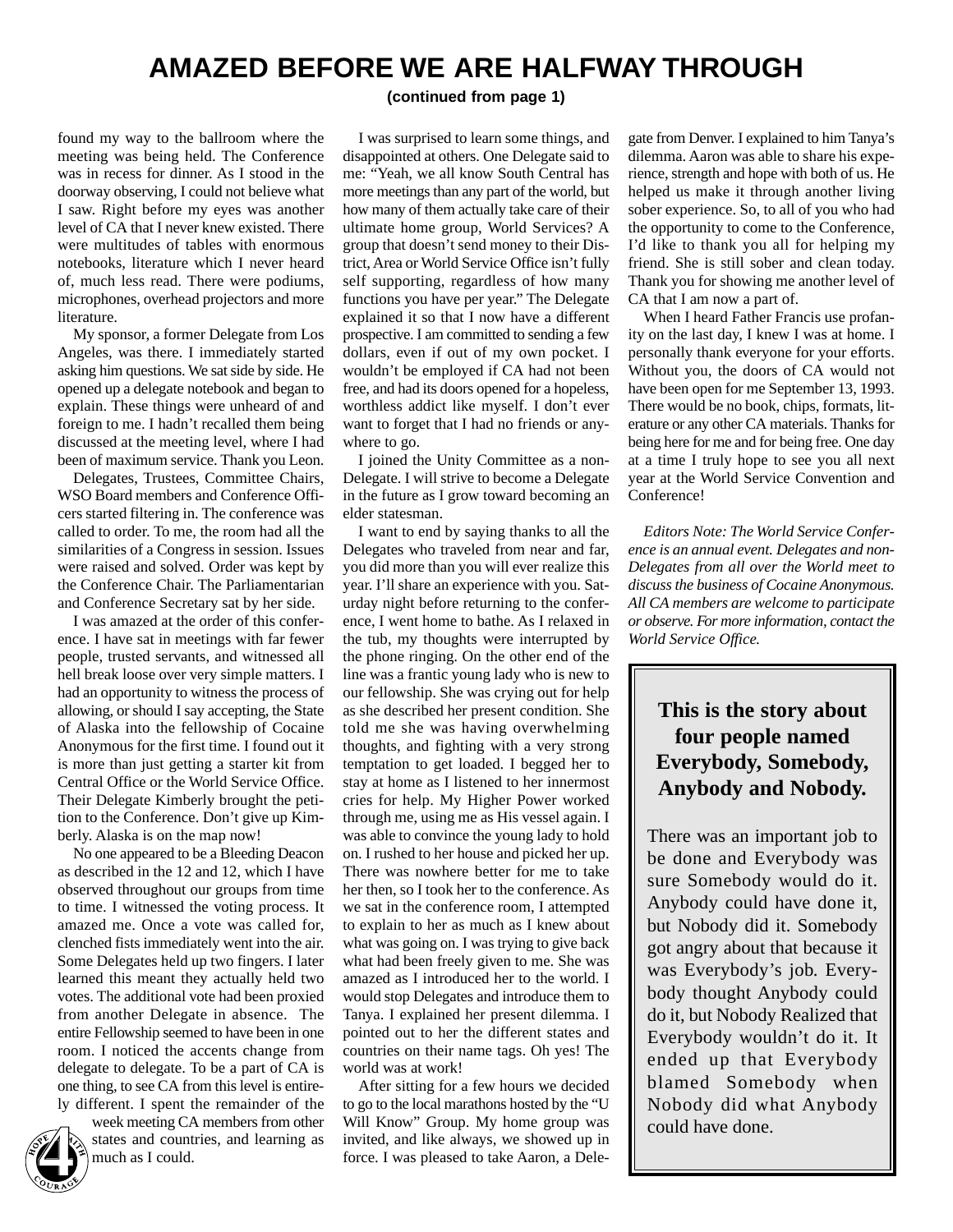## **Unity Corner By Steve S., United Kingdom Area Delegate**

London, England

It was only a few years ago that I was unable to leave my front room. The other rooms were occupied by "them." They were watching me. The only time I would venture out was to score. The surgical smell of ammonia and ether cut into the staleness of the cold, dark, lonely nights. Feeling my spirit ebb away like the last flickering of a candle. Knowing "they" were out there. Soon it would be time for me to face "them." The fear of not having drugs was greater than the fear of facing the unknown, invisible beings. The drugs no longer dulled the pain - but I was unable to stop. The parties were long gone. So were the gigs and the clubs. It was now just me and my drugs against the world

The word, Unity was alien to me. I had always felt different, at dis-ease. At home, at school, at social gatherings, I always felt as if I didn't quite belong. It was as if I were looking through a goldfish bowl, longing to join in but unable to. The shame of whom I felt I was, paralyzed me. I longed to be accepted, loved. Yet, I had pushed away those who had loved me. I had sabotaged my career and everything I cherished. I was completely broken. An empty shell of a man. Then God sent me a messenger.

Someone I had known many years ago contacted me. We hadn't seen each other for many years. He told me that he had been sober for three years, and that I no longer had to carry on killing myself on a daily basis. Help was available. I had received help in the past which include being put in a strait jacket, a padded cell, and left to withdraw in a hospital in France. He assured me that this would be different.

"Is there anyone new here who is clean and sober today or desires a new way of life?" They asked.

A man I had never met before gave me my first chip and hugged me. I stood there and cried. What price would I have to pay for this love? After all, I had learned that a friend in

need was a pest. Nobody gave without return in the twilight world that I had been brought up in. Yet, an inner voice knew that all they wanted was to see me get well. I'd been to hell and now I was home. It had taken so many years but now I had found the family I had always longed to be a part of. A family who would love me for just being me. Not for what I had or for what I could give them. A family who would not put expectations on me, but would accept me warts and all.

I followed suggestions to the best of my ability. Got a sponsor who helped me to understand and work the steps continuously. I got involved in service immediately. Service helped me to be released from the chains of self. It taught me life skills and I learned that I could communicate with people and that I had a message to carry. It was a relief to discover that it was all about us and not about I.

What a far cry from that room that had become my prison. Today I am close to achieving five years of continuous sobriety. One day at a time. After almost three decades of using, I have been given a way of life that was beyond my wildest dreams.

During the past two years, I have been privileged to be able to attend four conventions and two World Service Conferences in the United States. Due to your love and acceptance, I now realize that my family is worldwide. I am accepted wherever I go. We are all so different, and yet we are all the same. I know you all without ever having met you. Each day is a new dawn. No matter where I go, the meetings are constant. As is the message.

Thank you for allowing me to be a "part of" instead of "apart from." The only thing different about meetings in the United States and ours back in the United Kingdom, are the accents (and the weather). The readings, steps, feelings, love and togetherness are all the same.

*Love in fellowship from a nomadic addict.*

## **We're Searching the World Over**

The CAWS 1999 Convention Committee is looking for new and enlightened speakers for the World Convention to be held in Milwaukee, Wisconsin.

If interested, please send tapes to: **CAWS `99 Convention Committee** 1624 W. Mitchell Milwaukee, WI 53204 Questions? Call Karmen K. at (414) 545-0372

## **The Group Inventory**

## **(continued from page 1)**

#### **The following is the list of questions we attempted to answer:**

- 1. What is the basic purpose of the group?
- 2. What more can the group do to carry the message?
- 3. Is the group attracting addicts from different backgrounds? Are we seeing a good cross-section of our community?
- 4. Do new members stick with us, or does the turnover seem excessive? If so, why? What can we do as a group?
- 5. Do we emphasize the importance of sponsorship? How effectively? How can we do better?
- 6. Are we careful to preserve the anonymity of our group members and other CA's outside the meeting rooms? Do we also leave the confidences they share at the meeting behind?
- 7. Do we take time to explain to all members the value to the group of keeping up with the kitchen/housekeeping chores and other essential services that are Part-and-parcel of our 12th step efforts?
- 8. Are all members given the opportunity to speak at meetings and to participate in other group activities?
- 9. Mindful that holding office is a great responsibility not to be viewed as the outcome of a popularity contest, are we choosing our officers with care?
- 10. Are we doing all we can to provide an attractive meeting place?
- 11. Does the group do its fair share toward participating in the purpose of CA?
- 12. What has the group done lately to bring the Cocaine Anonymous message to the attention of professionals in the community, the physicians, clergy, court officials, educators, and others who are often the first to see addicts in need of help?

You may have questions of your own to add! This is not to say that we don't have problems, or our personalities don't still bind us. However, this helps us as recovering human beings and reminds us of Gods will for us. This is written only as one group's experience with this process. We encourage you to do an inventory within your group.

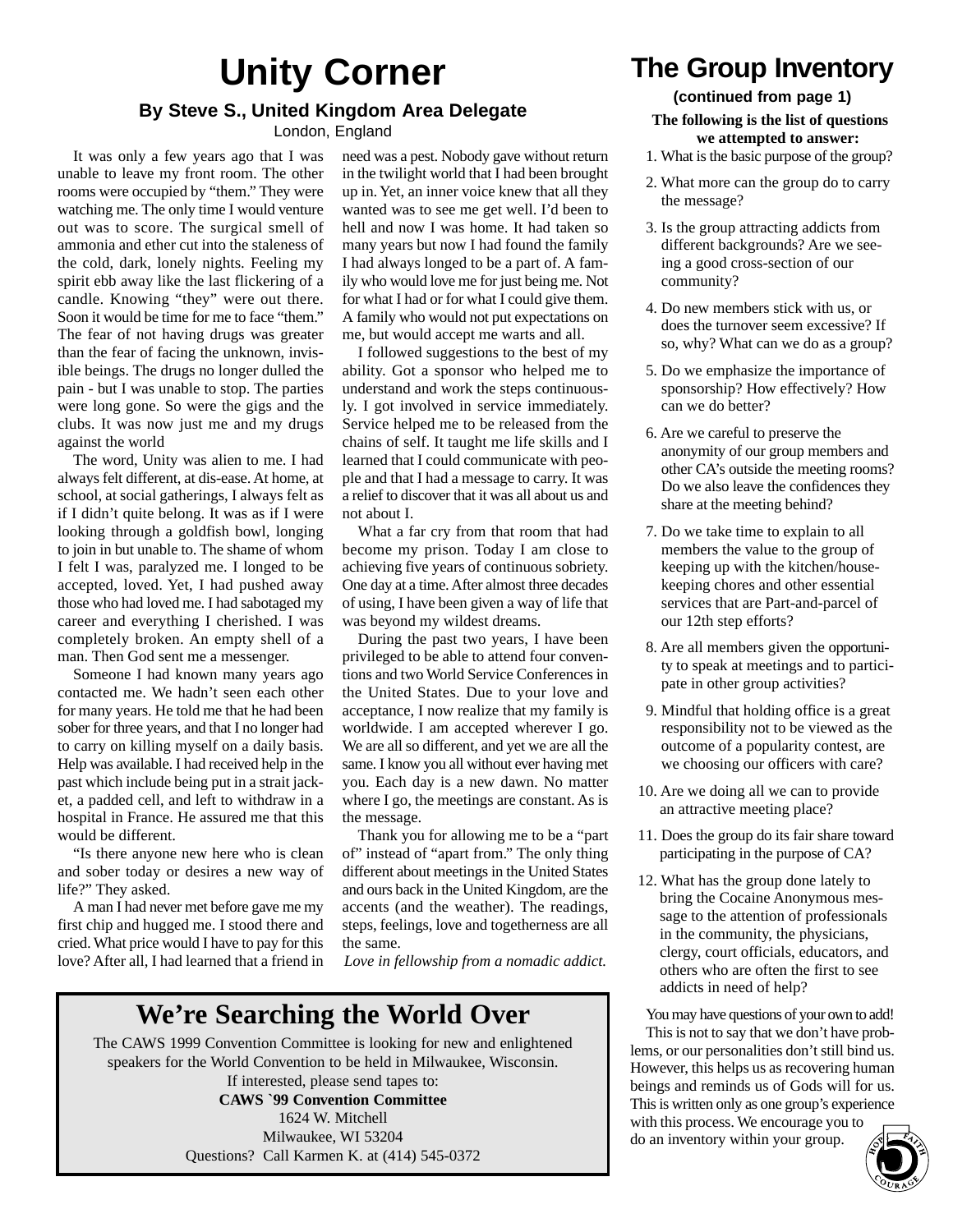# **Choices**

## **By Rhona H.**

We are given free will from the moment of our birth. The choices we make determines the paths we travel upon, bringing results of joy, sorrow, ecstasy, and pain.

There have been many roads to explore in my life that have brought me to the present. My choices resulted in pain compared to a sharp edged razor cutting and tearing into my inner self leaving a hole, which I elected to fill with drugs and alcohol. They worked for a while to anesthetize the pain of the choices I made.

The diseases of addiction and alcoholism carried me down to the depths of a bottomless pit where I felt safe in the cold darkness of my making. My disease progressed rapidly in a turbulent flight along the inescapable route of my choice. It left me feeling empty like a seashell washed up on the shore that has been vacated by its recent owner.

I did not have the tools of honesty, hope, and faith, nor the willingness to surrender and admit I was the problem. The comfort I once experienced in the darkness of that icy pit of hell I had chosen was no longer available. The drugs and alcohol were not the friends I thought they were. They had become like enemies waiting for their adversary to weaken so they could be victorious. They had turned on me as a deadly poisonous snake waiting to strike with its venom. My disease continued to beckon to me as a lover awaits their beloved's return so the emptiness can be filled once again.

The insanity of active addiction lifted just for a moment and the choice became clear. Would it be life or death, darkness or light? The choice was life on life's terms. Today, with the help of Cocaine Anonymous, I have been given life and the tools needed to make healthy choices.



## **1998 CA World Service Convention Southern California**

**at The Irvine Marriott 18000 Von Karman Avenue Irvine, CA 92715 (800) 228-9290 (714) 553-0100**

**For more information, or to request registration forms, please contact the World Service Office at:**

> **CAWSO, Inc. 3740 Overland Avenue - Suite C Los Angeles, CA 90034-6337 (310) 559-5833 (310) 559-2554 Fax caws98@ca.org Email Or, visit our web site at: http://www.ca.org/cawscon.html**

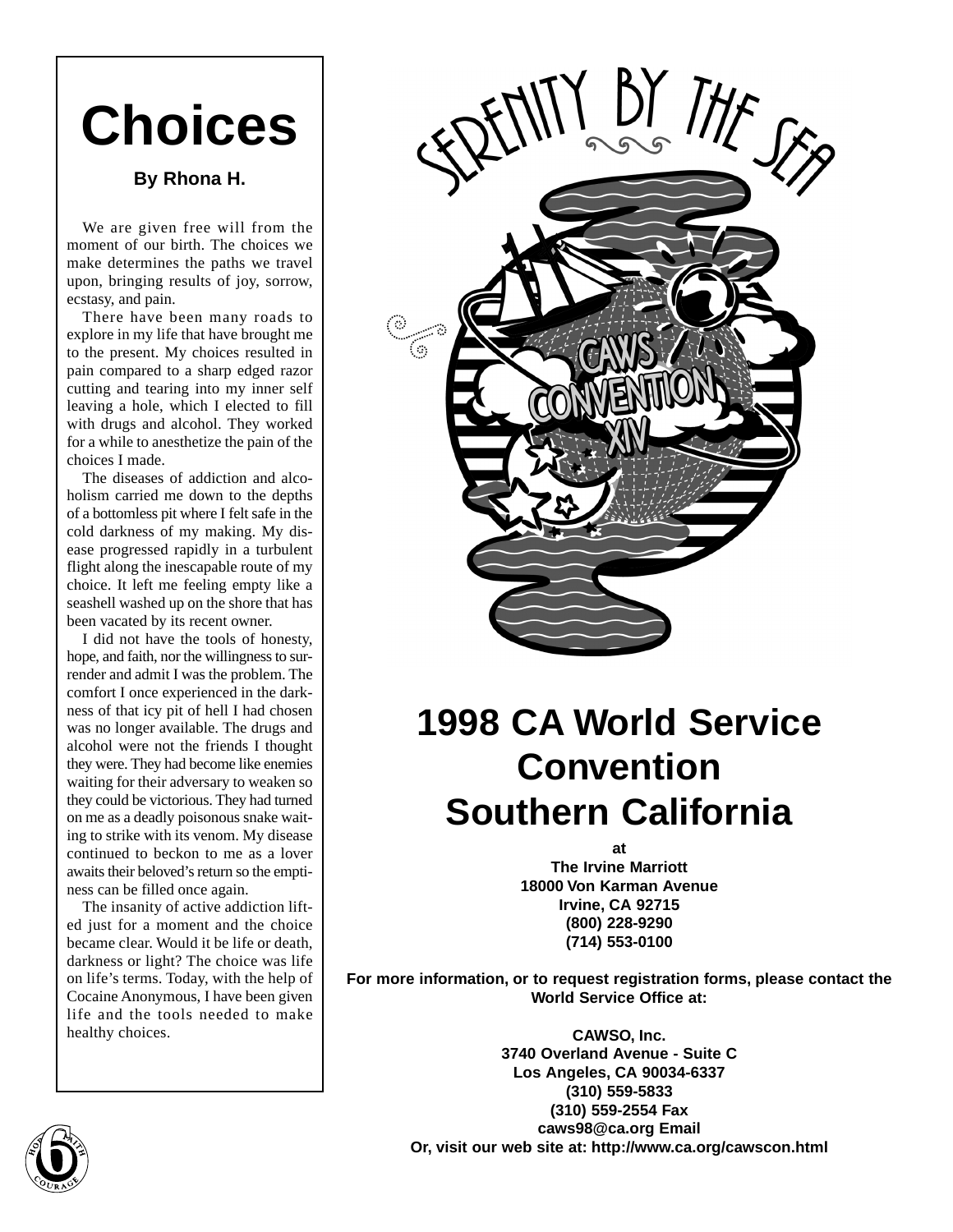## **Highs from H&I**

## **By Jim B.**

The heavy door clanged shut behind me. As I walked down the spotless, bright corridor, I became aware of the cameras high upon the walls. Instinctively, I patted my left front pocket for my vial. Calming myself, after realizing it was not there, and had not been there for months. By then, the next two doors were in front of me. The guard asked for my car keys. I surrendered them reluctantly. Two more electric doors and I was in a 20 X 40 foot room. Waiting, were two addicts, both smiling and jagging me for being late. They said it would be a few minutes before the guards brought the inmates. Soon, thirty or so guys came filing in as if to school lunch. I put on my semi-tough guy look to match what I perceived was on their faces. My friend opened the meeting and asked me to share my story first. Over the next hour of sharing and answering questions, I witness a change in my perception of these individuals. Instead of toughs, they were frightened, caring men. As I left and drove home, I experienced that first of many "Highs from H&I." I knew right then I would pursue this feeling. I have found this high gets better each time.

 $\mathbb{F}^{\mathsf{m}}$ 

@@@@ @@@@@@ @@@@ @@@@@@  $\mp$ @@@@@@ @@@@ @@@@ @@@@@@@@@@@@@@@@ @@@@@@@@@@@@@@@@ @@@@@@@@@@@@@@@@ @@@@@@@@@@@@@@@@ @@@@@@@@@@@@@@@@ @@@@@@@@@@@@@@@@ @@@@@@@@@@@@@@@@ @@@@@@@@@@@@@@@@ @@@@@@@@@@@@@@@@ @@@@@@@@@@@@@@@@ @@@@@@@@@@@@@@@@ @@@@@@@@@@@@@@@@ @@@@@@@@@@@@@@@@ @@@@@@@@@@@@@@@@ @@@@@@@@@@@@@@@@ @@@@@@@@@@@@@@@@ @@@@@@@@@@@@@@@@ @@@@@@ @@ @@@@ @@ @@

@@g@@g@@g@@g@@g@@g@@@@@@@@ @@@@@@@@

## **Cocaine Anonymous Preamble**

Cocaine Anonymous is a fellowship designed and administered by a bunch of dope fiends, whose only qualifications for membership are that they can't control their using, and have decided they don't want to learn how. Not that they could, anyway. They never could and its highly unlikely that they ever would. It has no rules, dues or fees, nor anything else that any sensible organization seems to require.

At meetings, the speaker starts on one subject, winds up talking about something entirely different, and concludes by saying he doesn't know anything about the program except that it works. The groups are always broke, yet always seem to have money to carry on. They are always losing members but seem to grow. They claim CA is a selfish program, but they always seem to be trying to give it away and to do something for others.

Every group passes laws, rules, edicts and pronouncements that everyone blithely ignores; members who disagree with anything have the privilege to walk out in a huff, quitting forever, only to return as if nothing has happened and be greeted accordingly. Nothing is ever planned 24 hours ahead, yet great projects are born and survive magnificently. Nothing in CA is according to Hoyle. How can it survive?

Perhaps it's because we have learned to live and laugh at ourselves. God made man. He made laughter too. Perhaps he is pleased with our disorganized efforts and makes things right no matter who pushed the wrong button. Maybe He is pleased not with our lack of perfections, but with our sincerity. Maybe he is pleased with our trying to be nobody but ourselves. We don't know how it works, but it does, and members keep receiving their dividends from the CA investments. It is smart to be sober, and much easier, my friends to stay sober than to get sober.

*Happy*

*Web*

*Surfing!*

**Visit us in CyberSpace**

**The Cocaine Anonymous World Service Home Page is available at:**

## **http://www.ca.org**

**You can E-mail us at: cawso@ca.org**

| <b>Subscribe to the NewsGram!</b>                        |                                                                                                                                                                                                                |
|----------------------------------------------------------|----------------------------------------------------------------------------------------------------------------------------------------------------------------------------------------------------------------|
|                                                          | Subscriptions are now being accepted for the NewsGram. For the low, low price of \$10.00 per year, you<br>can receive each copy of the NewsGram before your friends. Before your group. Before your neighbors. |
| more about finding a NewsGram!                           | Complete the form below, and send your check, money order, or credit card information, and worry no                                                                                                            |
| I have enclosed my:                                      |                                                                                                                                                                                                                |
| $\Box$ Check $\Box$ Money Order $\Box$ MasterCard/Visa # |                                                                                                                                                                                                                |
|                                                          |                                                                                                                                                                                                                |
|                                                          |                                                                                                                                                                                                                |
| Street Address or P.O. Box:                              |                                                                                                                                                                                                                |
|                                                          |                                                                                                                                                                                                                |
|                                                          |                                                                                                                                                                                                                |